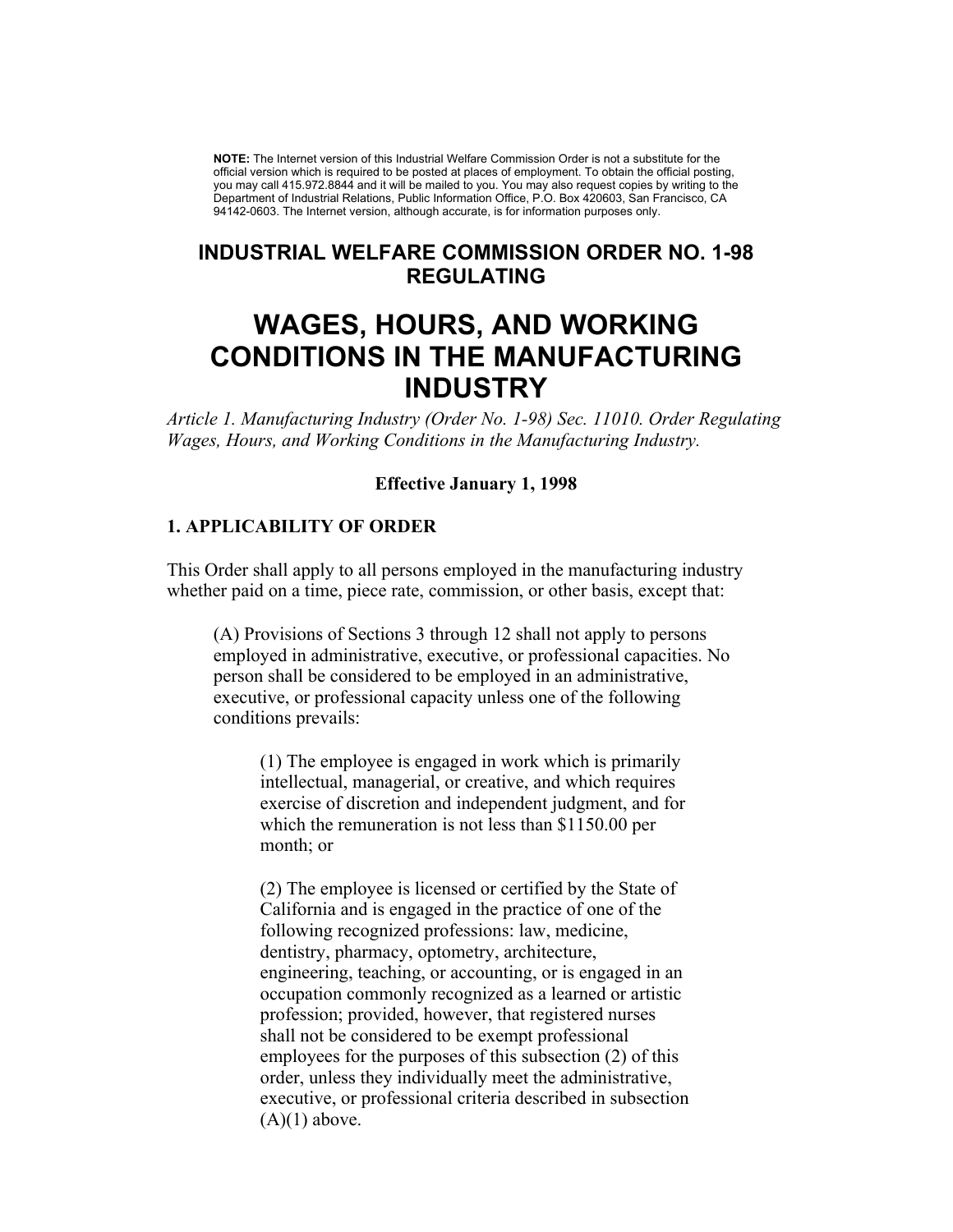(B) The provisions of this Order shall not apply to employees directly employed by the State or any county, incorporated city or town or other municipal corporation, or to outside salespersons.

(C) Provisions of this Order shall not apply to any individual who is the parent, spouse, child, or legally adopted child of the employer.

### **2. DEFINITIONS**

(A) **"Commission"** means the Industrial Welfare Commission of the State of California.

(B) **"Division"** means the Division of Labor Standards Enforcement of the State of California.

(C) **"Manufacturing Industry"** means any industry, business, or establishment operated for the purpose of preparing, producing, making, altering, repairing, finishing, processing, inspecting, handling, assembling, wrapping, bottling, or packaging goods, articles, or commodities, in whole or in part; EXCEPT when such activities are covered by Orders in the: Canning, Preserving, and Freezing Industry; Industries Handling Products After Harvest; Industries Preparing Agricultural Products for Market, on the Farm; or Motion Picture Industry.

(D) **"Employ"** means to engage, suffer, or permit to work.

(E) **"Employee"** means any person employed by an employer.

(F) **"Employer"** means any person as defined in Section 18 of the Labor Code, who directly or indirectly, or through an agent or any other person, employs or exercises control over wages, hours, or working conditions of any person.

(G) **"Hours worked"** means the time during which an employee is subject to the control of an employer, and includes all the time the employee is suffered or permitted to work, whether or not required to do so.

(H) **"Minor"** means, for the purpose of this Order, any person under the age of eighteen (18) years.

(I) **"Outside Salesperson"** means any person, 18 years of age or over, who customarily and regularly works more than half the working time away from the employer's place of business selling tangible or intangible items or obtaining orders or contracts for products, services or use of facilities.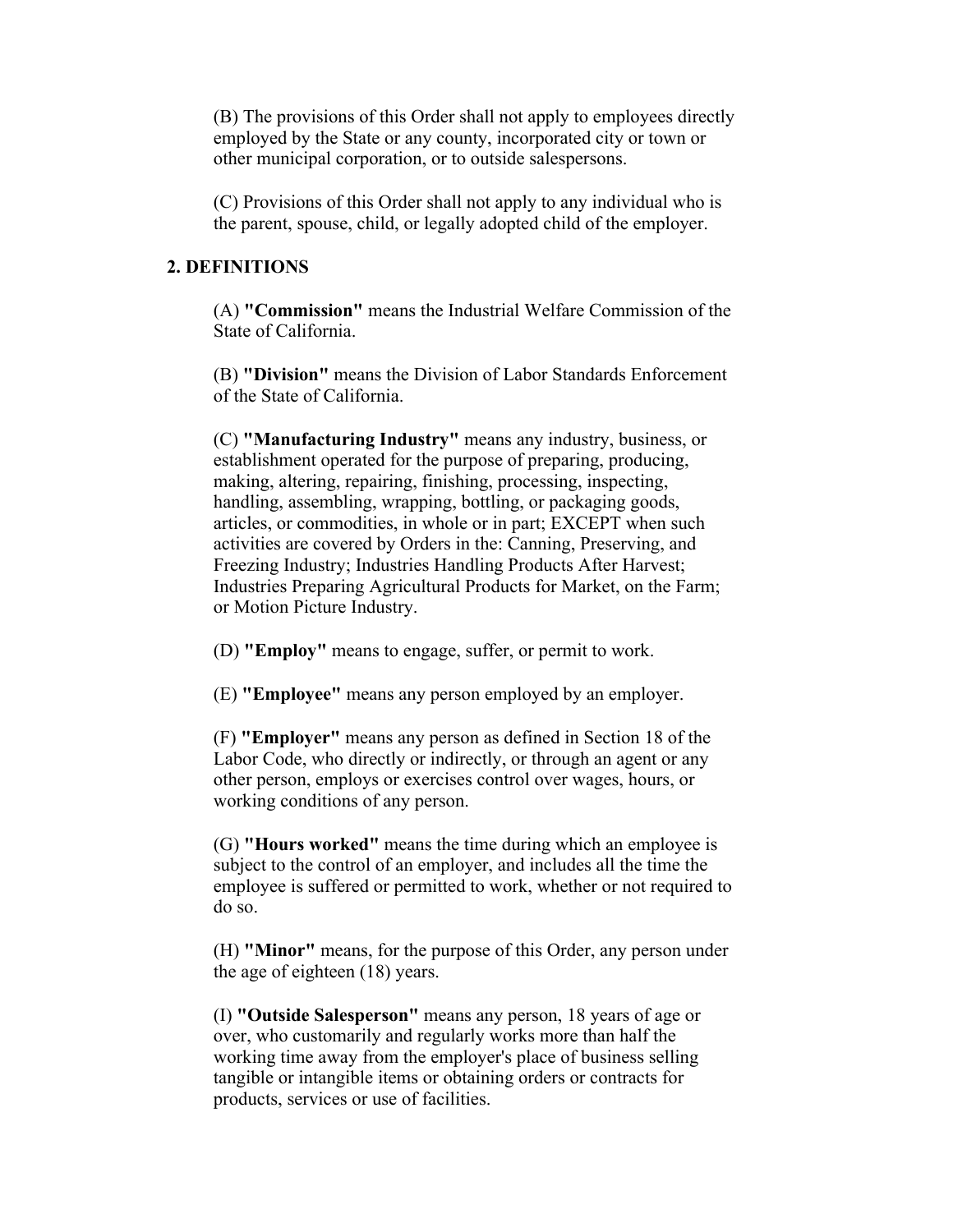(J) **"Primarily"** as used in Section 1, Applicability, means more than one-half the employee's work time.

(K) **"Split shift"** means a work schedule which is interrupted by nonpaid non-working periods established by the employer, other than bona fide rest or meal periods.

(L) **"Teaching"** means, for the purpose of Section 1 of this Order, the profession of teaching under a certificate from the Commission for Teacher Preparation and Licensing or teaching in an accredited college or university.

(M) **"Wages"** (See California Labor Code, Section 200)

(N) **"Workday"** means any consecutive 24 hours beginning at the same time each calendar day.

(O) **"Workweek"** means any seven (7) consecutive days, starting with the same calendar day each week. "Workweek" is a fixed and regularly recurring period of 168 hours, seven (7) consecutive 24 hour periods.

### **3. HOURS AND DAYS OF WORK**

(A) No employee eighteen (18) years of age or over shall be employed more than forty (40) hours in any workweek unless the employee receives one and one-half (1 1/2) times such employee's regular rate of pay for all hours worked over forty (40) hours in the workweek. No overtime pay shall be required for hours of work in excess of any daily number.

(B) One and one-half (1 1/2) times a minor's regular rate of pay shall be paid for all work over forty (40) hours in any workweek except that minors sixteen (16) and seventeen (17) years old who are not required by law to attend school and may therefore be employed for the same hours as an adult are subject to subsection (A) above.

(**VIOLATIONS OF CHILD LABOR LAWS** are subject to civil penalties of from \$500 to \$10,000 as well as to criminal penalties provided herein. Refer to California Labor Code Sections 1285 to 1311 and 1390 to 1398 for additional restrictions on the employment of minors.)

(C) If a meal period occurs on a shift beginning or ending at or between the hours of 10 p.m. and 6 a.m., facilities shall be available for securing hot food or drink or for heating food or drink, and a suitable sheltered place shall be provided in which to consume such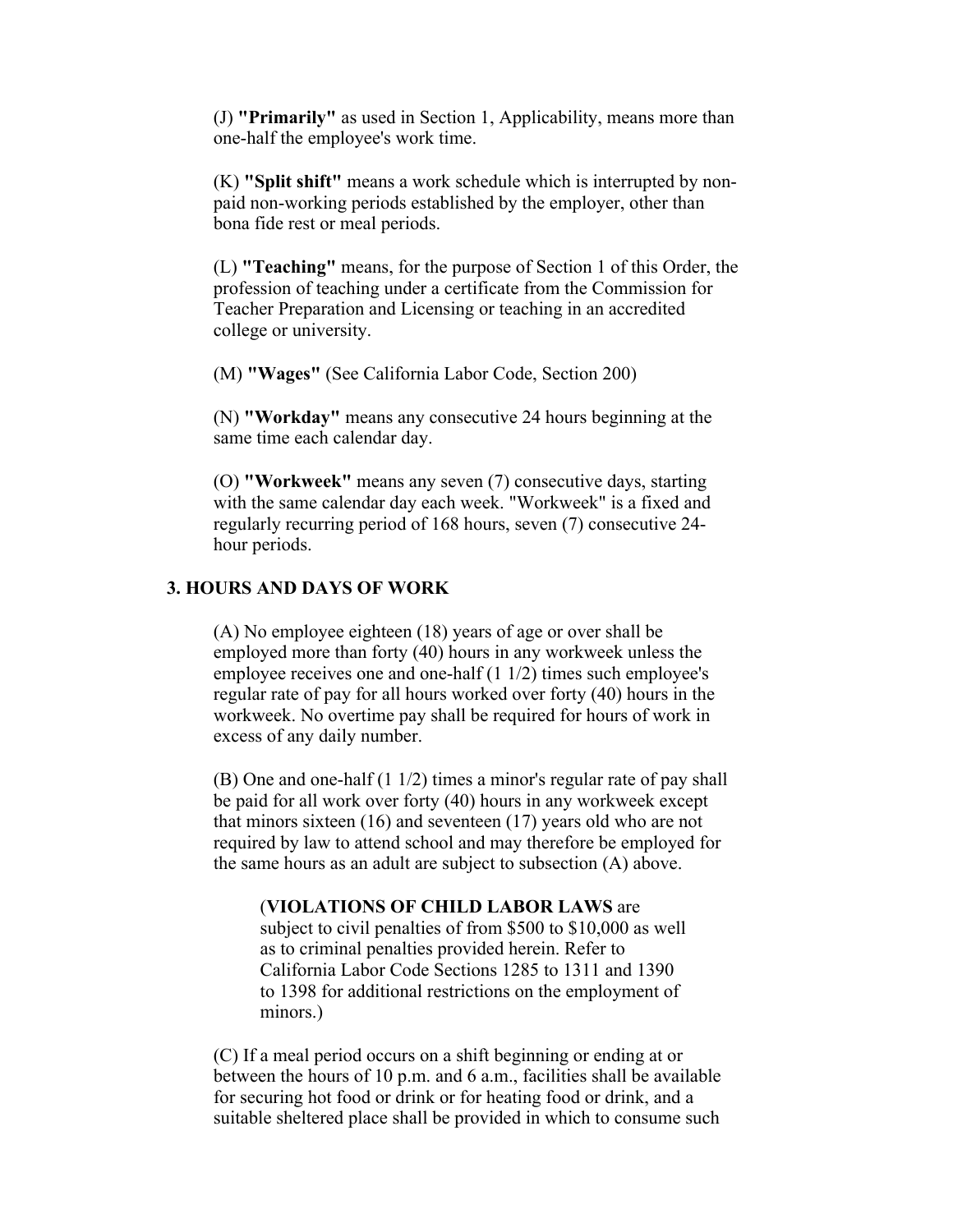food or drink.

(D) Except as provided in subsections (B) and (C), this section shall not apply to any employee covered by a collective bargaining agreement if said agreement provides premium wage rates for overtime work and a cash wage rate for such employee of not less than one dollar (\$1.00) per hour more than the minimum wage.

(E) The provisions of this section are not applicable to employees whose hours of service are regulated by (1) the United States Department of Transportation Code of Federal Regulations, Title 49, Sections 395.1 to 395.13, Hours of Service of Drivers, or (2) Title 13 of the California Code of Regulations, Subchapter 6.5, Section 1200 and following sections, regulating hours of drivers.

### **4. MINIMUM WAGES**

(A) Every employer shall pay to each employee wages not less than four dollars and seventy-five cents (\$4.75) per hour for all hours worked, effective October 1, 1996; not less than five dollars (\$5.00) per hour for all hours worked, effective March 1, 1997; not less than five dollars and fifteen cents (\$5.15) per hour for all hours worked, effective September 1, 1997; and not less than five dollars and seventy-five cents (\$5.75) per hour for all hours worked, effective March 1, 1998, except:

(1) LEARNERS. Employees 18 years of age or over, during their first one hundred and sixty (160) hours of employment in occupations in which they have no previous similar or related experience, may be paid not less than eighty-five percent (85%) of the minimum wage rounded to the nearest nickel.

(2) MINORS may be paid not less than eighty-five percent (85%) of the minimum wage rounded to the nearest nickel provided that the number of minors employed at said lesser rate shall not exceed twenty-five percent (25%) of the persons regularly employed in the establishment. An employer of less than ten (10) persons may employ three (3) minors at said lesser rate. The twenty-five percent (25%) limitation on the employment of minors shall not apply during school vacations.

> **NOTE:** Under certain conditions, the full minimum wage may be required for minors. See Labor Code Section 1391.2(b).

(B) Every employer shall pay to each employee, on the established payday for the period involved, not less than the applicable minimum wage for all hours worked in the payroll period, whether the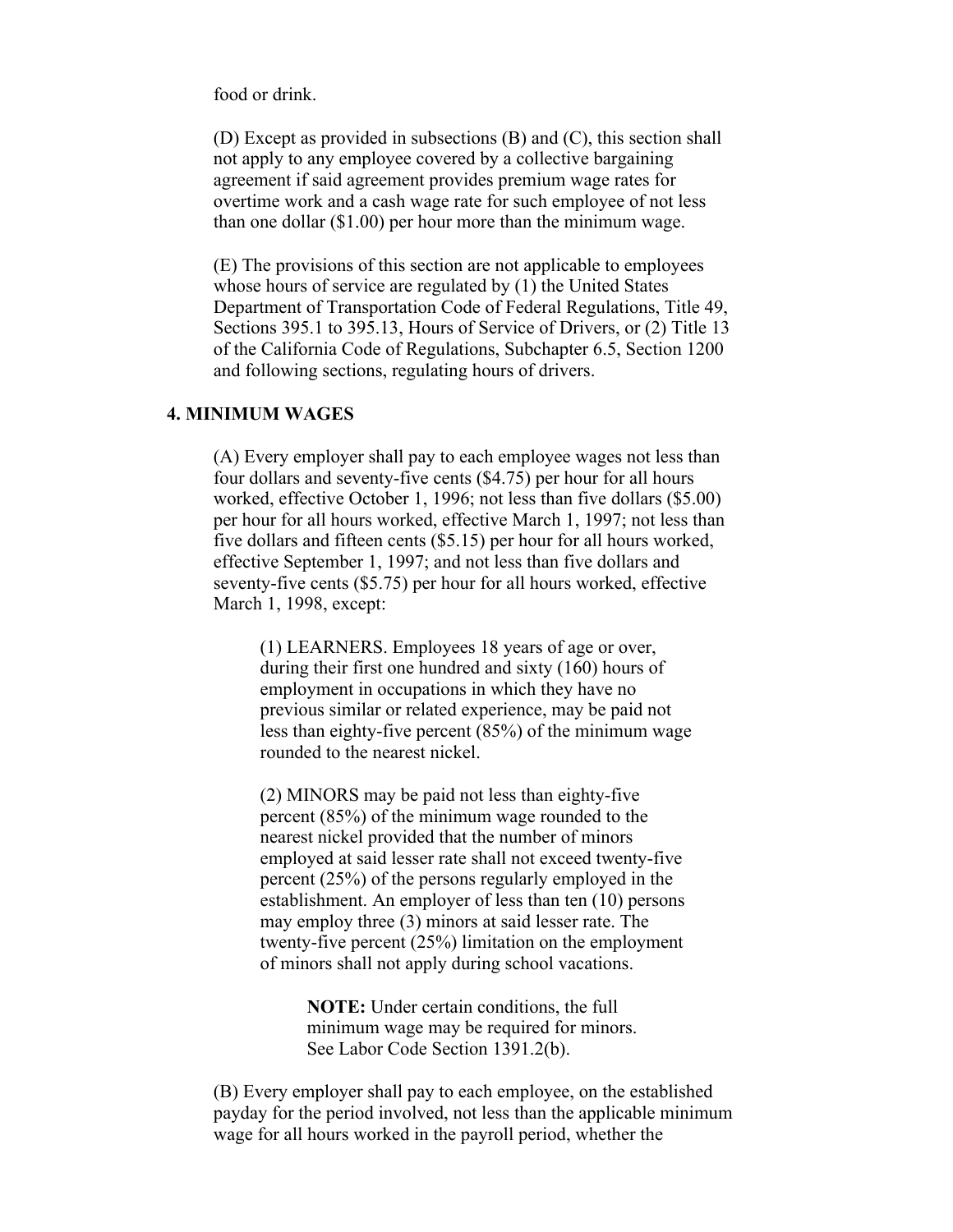remuneration is measured by time, piece, commission, or otherwise.

(C) When an employee works a split shift, one hour's pay at the minimum wage shall be paid in addition to the minimum wage for that workday, except when the employee resides at the place of employment.

(D) The provisions of this section shall not apply to apprentices regularly indentured under the State Division of Apprenticeship Standards.

### **5. REPORTING TIME PAY**

(A) Each workday an employee is required to report for work and does report, but is not put to work or is furnished less than half said employee's usual or scheduled day's work, the employee shall be paid for half the usual or scheduled day's work, but in no event for less than two (2) hours nor more than four (4) hours, at the employee's regular rate of pay, which shall not be less than the minimum wage.

(B) If an employee is required to report for work a second time in any one workday and is furnished less than two hours of work on the second reporting, said employee shall be paid for two hours at the employee's regular rate of pay, which shall not be less than the minimum wage.

(C) The foregoing reporting time pay provisions are not applicable when:

(1) Operations cannot commence or continue due to threats to employees or property; or when recommended by civil authorities; or

(2) Public utilities fail to supply electricity, water, or gas, or there is a failure in the public utilities, or sewer system; or

(3) The interruption of work is caused by an Act of God or other cause not within the employer's control.

(D) This section shall not apply to an employee on paid standby status who is called to perform assigned work at a time other than the employee's scheduled reporting time.

### **6. LICENSES FOR HANDICAPPED WORKERS**

A license may be issued by the Division authorizing employment of a person whose earning capacity is impaired by physical disability or mental deficiency at less than the minimum wage. Such licenses shall be granted only upon joint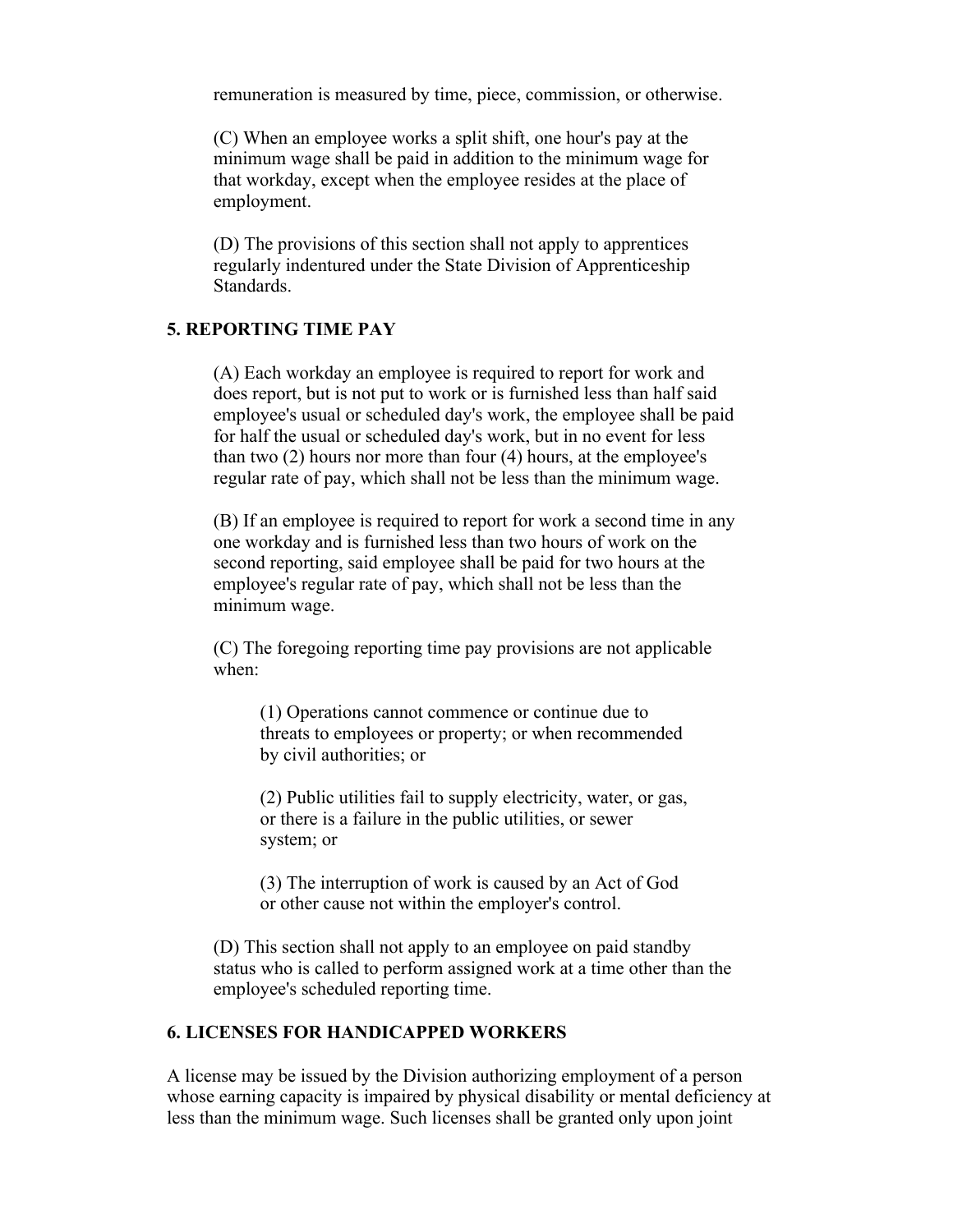application of employer and employee and employee's representative if any.

A special license may be issued to a nonprofit organization such as a sheltered workshop or rehabilitation facility fixing special minimum rates to enable the employment of such persons without requiring individual licenses of such employees.

All such licenses and special licenses shall be renewed on a yearly basis or more frequently at the discretion of the Division.

(See California Labor Code, Sections 1191 and 1191.5)

### **7. RECORDS**

(A) Every employer shall keep accurate information with respect to each employee including the following:

(1) Full name, home address, occupation and social security number.

(2) Birthdate, if under 18 years, and designation as a minor.

(3) Time records showing when the employee begins and ends each work period. Meal periods, split shift intervals and total daily hours worked shall also be recorded. Meal periods during which operations cease and authorized rest periods need not be recorded.

(4) Total wages paid each payroll period, including value of board, lodging, or other compensation actually furnished to the employee.

(5) Total hours worked in the payroll period and applicable rates of pay. This information shall be made readily available to the employee upon reasonable request.

(6) When a piece rate or incentive plan is in operation, piece rates or an explanation of the incentive plan formula shall be provided to employees. An accurate production record shall be maintained by the employer.

(B) Every employer shall semimonthly or at the time of each payment of wages furnish each employee, either as a detachable part of the check, draft, or voucher paying the employee's wages, or separately, an itemized statement in writing showing: (1) all deductions; (2) the inclusive dates of the period for which the employee is paid; (3) the name of the employee or the employee's social security number; and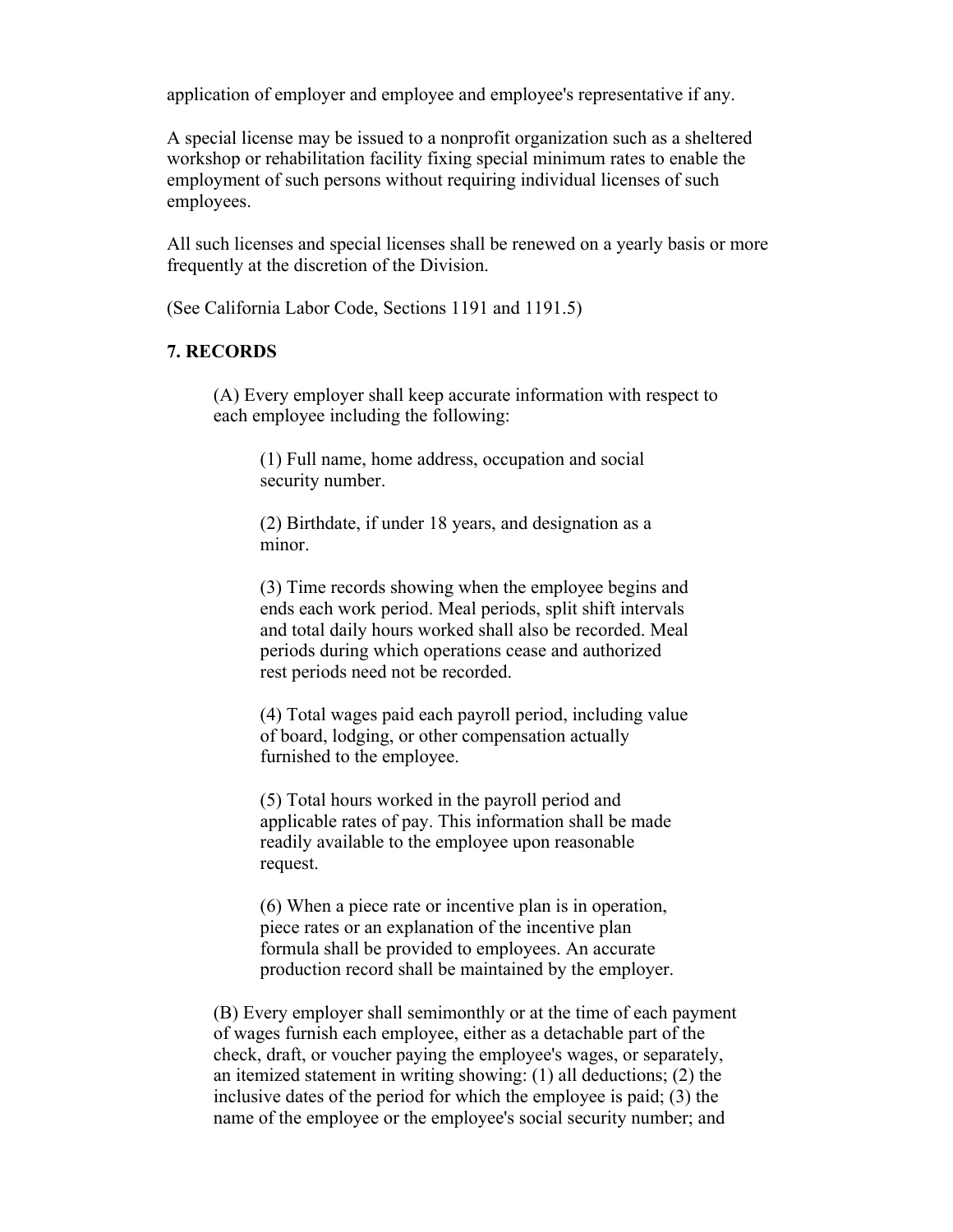(4) the name of the employer, provided all deductions made on written orders of the employee may be aggregated and shown as one item.

(C) All required records shall be in the English language and in ink or other indelible form, properly dated, showing month, day and year, and shall be kept on file by the employer for at least three years at the place of employment or at a central location within the State of California. An employee's records shall be available for inspection by the employee upon reasonable request.

(D) Clocks shall be provided in all major work areas or within reasonable distance thereto insofar as practicable.

#### **8. CASH SHORTAGE AND BREAKAGE**

No employer shall make any deduction from the wage or require any reimbursement from an employee for any cash shortage, breakage, or loss of equipment, unless it can be shown that the shortage, breakage, or loss is caused by a dishonest or willful act, or by the gross negligence of the employee.

[The former second sentence which was part of this section, effective January 1, 1980, was removed, effective April 24, 1989, based on a judicial determination that it was inconsistent with California law and, therefore, invalid and unenforceable. *People v. Industrial Welfare Commission et al.*, Santa Cruz Superior Court No. 85071.]

#### **9. UNIFORMS AND EQUIPMENT**

(A) When uniforms are required by the employer to be worn by the employee as a condition of employment, such uniforms shall be provided and maintained by the employer. The term "uniform" includes wearing apparel and accessories of distinctive design or color.

**NOTE:** This section shall not apply to protective apparel regulated by the Occupational Safety and Health Standards Board.

(B) When tools or equipment are required by the employer or are necessary to the performance of a job, such tools and equipment shall be provided and maintained by the employer, except that an employee whose wages are at least two (2) times the minimum wage provided herein may be required to provide and maintain hand tools and equipment customarily required by the trade or craft. This subsection (B) shall not apply to apprentices regularly indentured under the State Division of Apprenticeship Standards.

**NOTE:** This section shall not apply to protective equipment and safety devices on tools regulated by the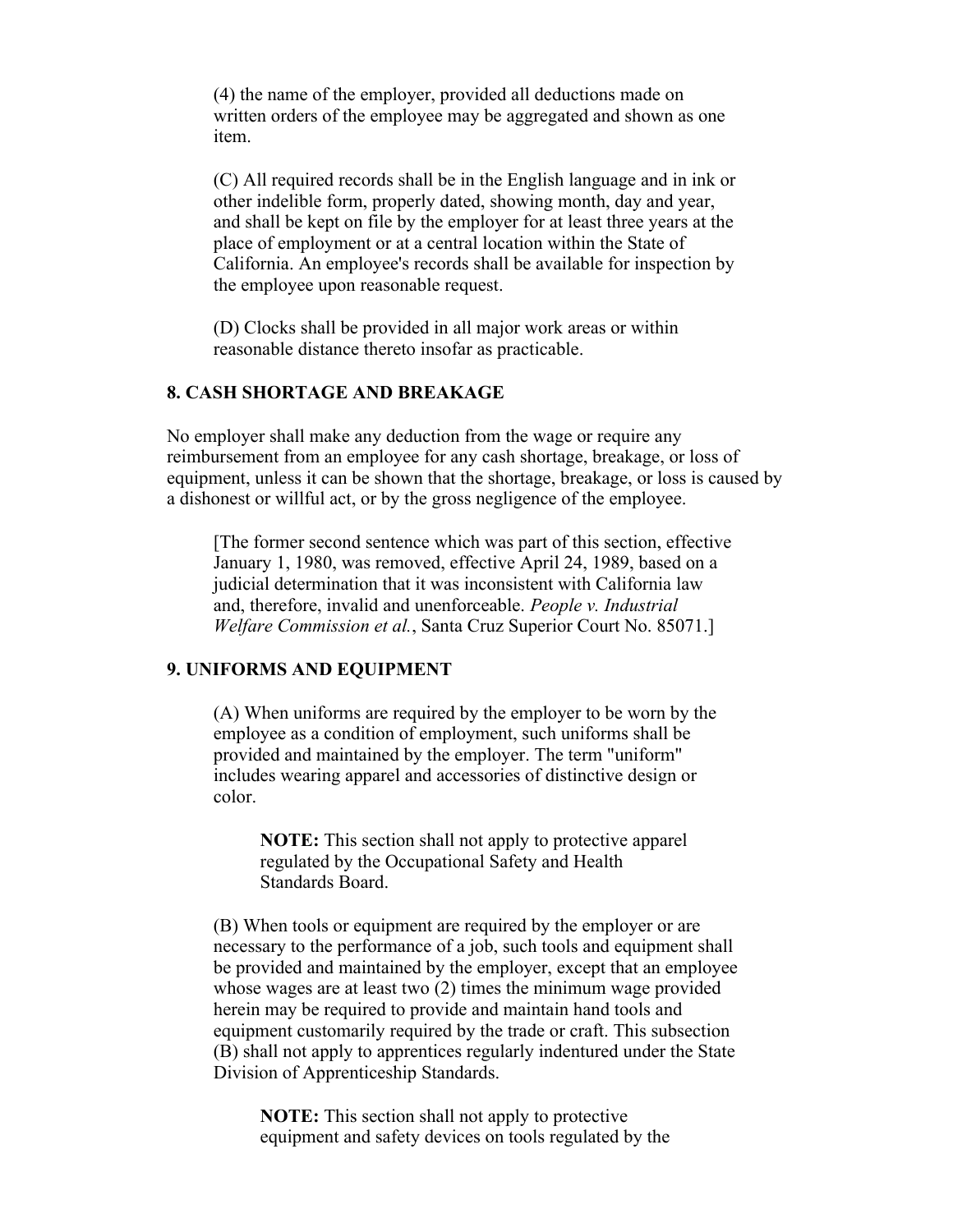Occupational Safety and Health Standards Board.

(C) A reasonable deposit may be required as security for the return of the items furnished by the employer under provisions of subsections (A) and (B) of this section upon issuance of a receipt to the employee for such deposit. Such deposits shall be made pursuant to Section 400 and following of the Labor Code, or an employer with the prior written authorization of the employee may deduct from the employee's last check the cost of an item furnished pursuant to (A) and (B) above in the event said item is not returned. No deduction shall be made at any time for normal wear and tear. All items furnished by the employer shall be returned by the employee upon completion of the job.

#### **10. MEALS AND LODGING**

(A) **"Meal"** means an adequate, well-balanced serving of a variety of wholesome, nutritious foods.

**"Lodging"** means living accommodations available to the employee for full-time occupancy which are adequate, decent, and sanitary according to usual and customary standards. Employees shall not be required to share a bed.

(B) Meals or lodging may not be credited against the minimum wage without a voluntary written agreement between the employer and the employee. When credit for meals or lodging is used to meet part of the employer's minimum wage obligation, the amounts so credited may not be more than the following:

|                                                                                                                                       | Effective<br>January 1, 1998 | Effective<br>March 1,<br>1998 |
|---------------------------------------------------------------------------------------------------------------------------------------|------------------------------|-------------------------------|
| Room occupied alone                                                                                                                   | \$24.25 per<br>week          | \$27.05 per<br>week           |
| Room shared                                                                                                                           | $$20.00$ per<br>week         | $$22.30$ per<br>week          |
| Apartment-two-thirds $(2/3)$ of the<br>ordinary rental value, and in no event<br>more than                                            | \$290.80<br>per month        | \$324.70<br>per month         |
| Where a couple are both employed by<br>the employer, two-thirds $(2/3)$ of the<br>ordinary rental value, and in no event<br>more than | \$430.20<br>per month        | \$480.30<br>per month         |
| Meals:<br><b>Breakfast</b><br>Lunch                                                                                                   | \$1.80<br>\$2.55             | \$2.05<br>\$2.85              |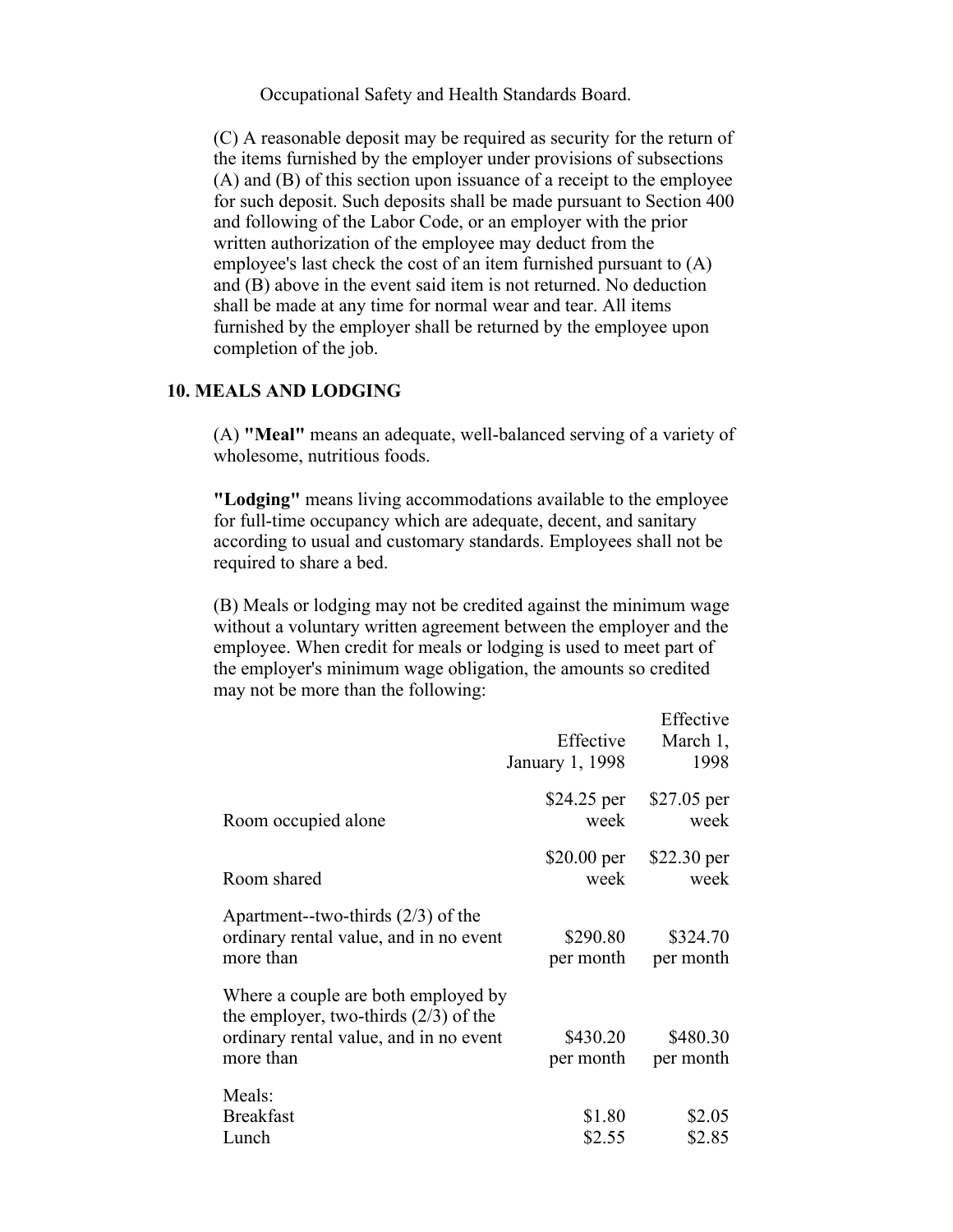(C) Meals evaluated as part of the minimum wage must be bona fide meals consistent with the employee's work shift. Deductions shall not be made for meals not received nor lodging not used.

(D) If, as a condition of employment, the employee must live at the place of employment or occupy quarters owned or under the control of the employer, then the employer may not charge rent in excess of the values listed herein.

### **11. MEAL PERIODS**

(A) No employer shall employ any person for a work period of more than five (5) hours without a meal period of not less than thirty (30) minutes, except that when a work period of not more than six (6) hours will complete the day's work the meal period may be waived by mutual consent of employer and employee. Unless the employee is relieved of all duty during a thirty (30) minute meal period, the meal period shall be considered an "on duty" meal period and counted as time worked. An "on duty" meal period shall be permitted only when the nature of the work prevents an employee from being relieved of all duty and when by written agreement between the parties an onthe-job paid meal period is agreed to.

(B) In all places of employment where employees are required to eat on the premises, a suitable place for that purpose shall be designated.

(C) Notwithstanding any other provision of this order, employees who work shifts in excess of eight  $(8)$  total hours in a workday may voluntarily waive their right to a meal period. In order to be valid, any such waiver must be documented in a written agreement that is voluntarily signed by both the employee and the employer. The employee may revoke the waiver at any time by providing the employer at least one day's written notice. The employee shall be fully compensated for all working time, including any on-the-job meal period, while such a waiver is in effect.

#### **12. REST PERIODS**

Every employer shall authorize and permit all employees to take rest periods, which insofar as practicable shall be in the middle of each work period. The authorized rest period time shall be based on the total hours worked daily at the rate of ten (10) minutes net rest time per four (4) hours or major fraction thereof.

However, a rest period need not be authorized for employees whose total daily work time is less than three and one-half (3 1/2) hours. Authorized rest period time shall be counted as hours worked for which there shall be no deduction from wages.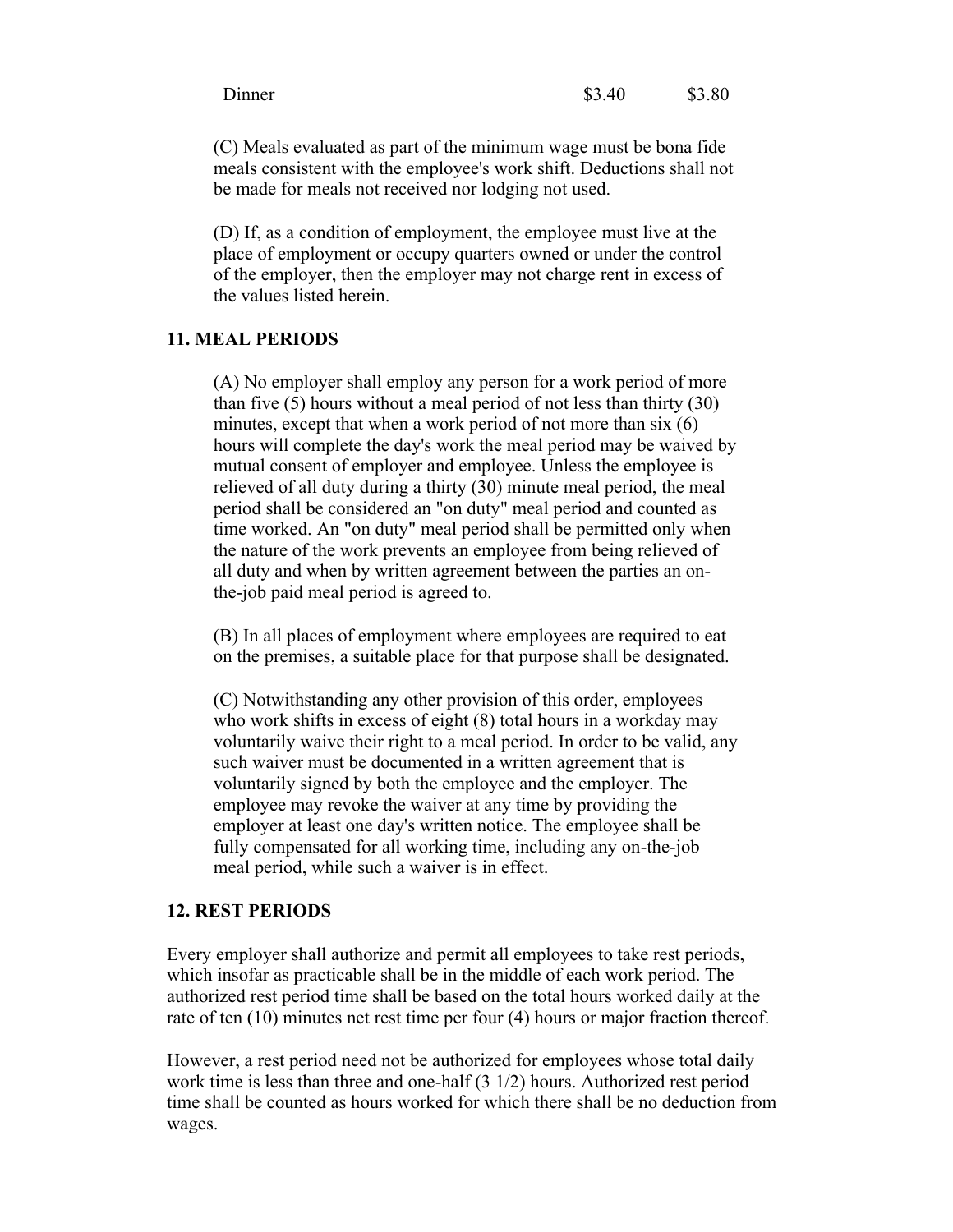#### **13. CHANGE ROOMS AND RESTING FACILITIES**

(A) Employers shall provide suitable lockers, closets, or equivalent for the safekeeping of employees' outer clothing during working hours, and when required, for their work clothing during nonworking hours. When the occupation requires a change of clothing, change rooms or equivalent space shall be provided in order that employees may change their clothing in reasonable privacy and comfort. These rooms or spaces may be adjacent to but shall be separate from toilet rooms and shall be kept clean.

**NOTE:** This section shall not apply to change rooms and storage facilities regulated by the Occupational Safety and Health Standards Board.

(B) Suitable resting facilities shall be provided in an area separate from the toilet rooms and shall be available to employees during work hours.

#### **14. SEATS**

(A) All working employees shall be provided with suitable seats when the nature of the work reasonably permits the use of seats.

(B) When employees are not engaged in the active duties of their employment and the nature of the work requires standing, an adequate number of suitable seats shall be placed in reasonable proximity to the work area and employees shall be permitted to use such seats when it does not interfere with the performance of their duties.

## **15. TEMPERATURE**

(A) The temperature maintained in each work area shall provide reasonable comfort consistent with industry-wide standards for the nature of the process and the work performed.

(B) If excessive heat or humidity is created by the work process, the employer shall take all feasible means to reduce such excessive heat or humidity to a degree providing reasonable comfort. Where the nature of the employment requires a temperature of less than 60° F., a heated room shall be provided to which employees may retire for warmth and such room shall be maintained at not less than 68<sup>°</sup>.

(C) A temperature of not less than 68° shall be maintained in the toilet rooms, resting rooms, and change rooms during hours of use.

(D) Federal and State energy guidelines shall prevail over any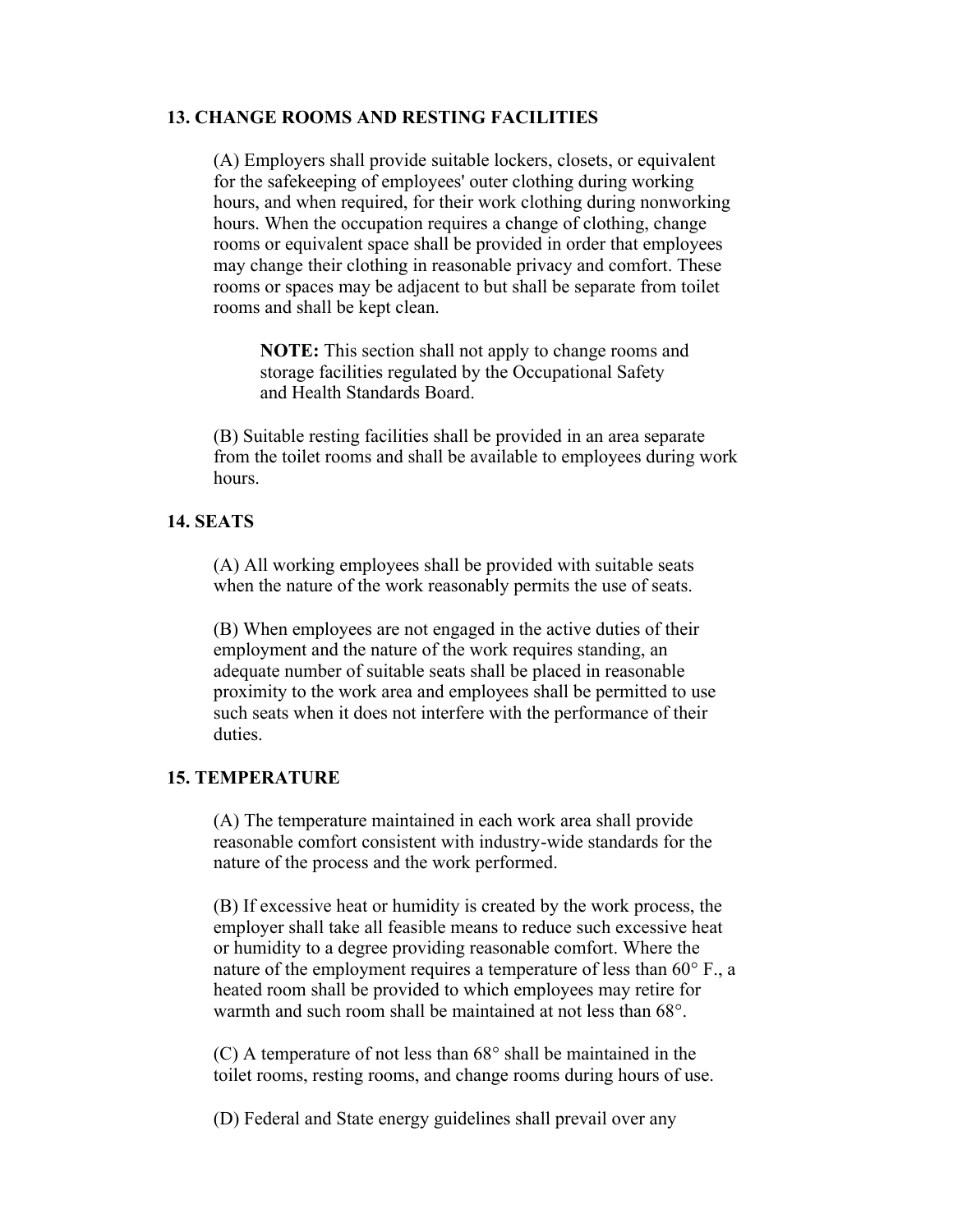conflicting provision of this section.

# **16. ELEVATORS**

Adequate elevator, escalator or similar service consistent with industry-wide standards for the nature of the process and the work performed shall be provided when employees are employed four floors or more above or below ground level.

# **17. EXEMPTIONS**

If, in the opinion of the Division after due investigation, it is found that the enforcement of any provision contained in Section 7, Records; Section 11, Meal Periods; Section 12, Rest Periods; Section 13, Change Rooms and Resting Facilities; Section 14, Seats; Section 15, Temperature; or Section 16, Elevators, would not materially affect the welfare or comfort of employees and would work an undue hardship on the employer, exemption may be made at the discretion of the Division. Such exemptions shall be in writing to be effective and may be revoked after reasonable notice is given in writing. Application for exemption shall be made by the employer or by the employee and/or the employee's representative to the Division in writing. A copy of the application shall be posted at the place of employment at the time the application is filed with the Division.

# **18. FILING REPORTS**

(See California Labor Code, Section 1174(a))

# **19. INSPECTION**

(See California Labor Code, Section 1174)

# **20. PENALTIES**

(See California Labor Code, Section 1199)

# **21. SEPARABILITY**

If the application of any provision of this Order, or any section, subsection, subdivision, sentence, clause, phrase, word, or portion of this Order should be held invalid or unconstitutional or unauthorized or prohibited by statute, the remaining provisions thereof shall not be affected thereby, but shall continue to be given full force and effect as if the part so held invalid or unconstitutional had not been included herein.

# **22. POSTING OF ORDER**

Every employer shall keep a copy of this Order posted in an area frequented by employees where it may be easily read during the work day. Where the location of work or other conditions make this impractical, every employer shall keep a copy of this Order and make it available to every employee upon request.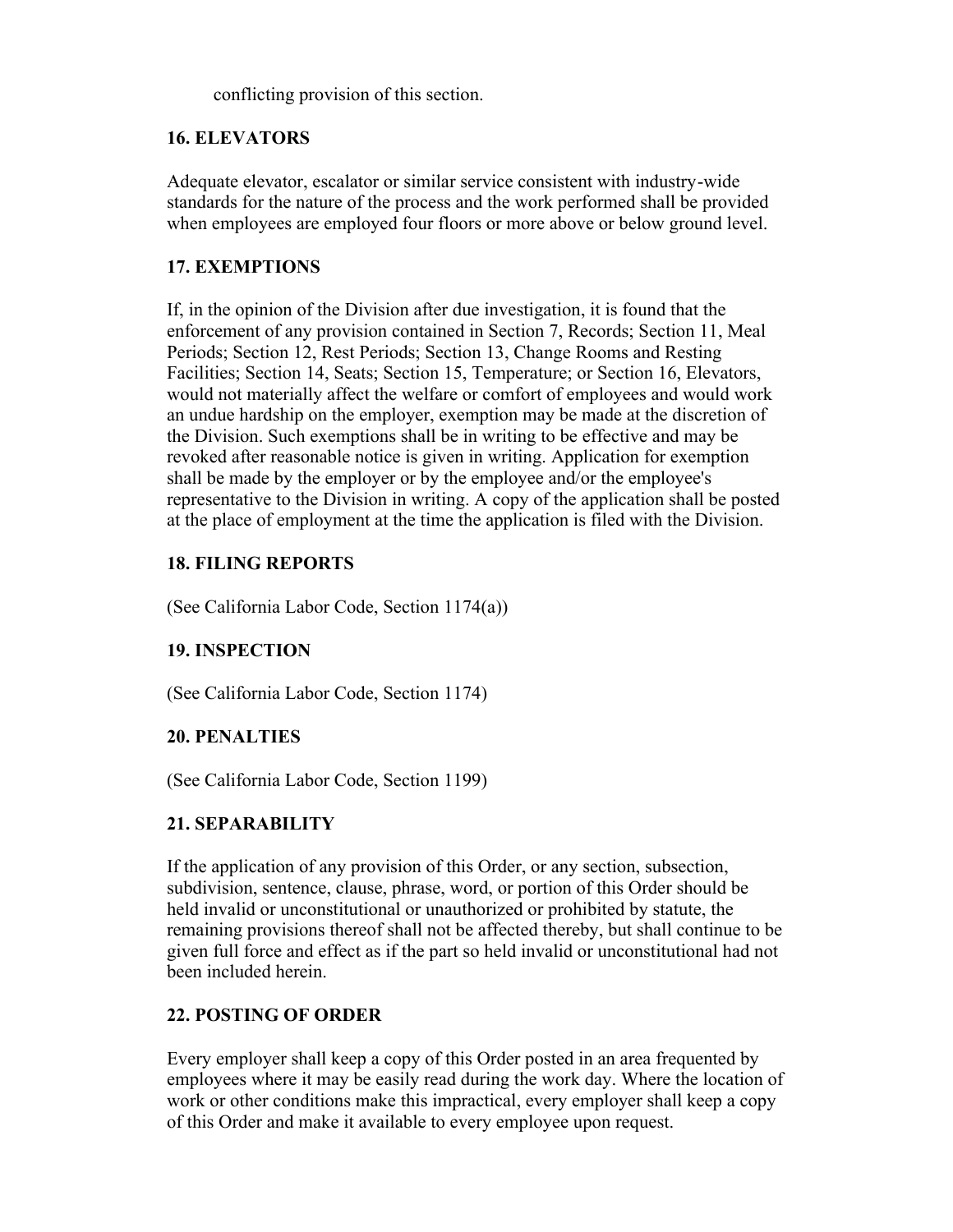#### **EXCERPTS FROM THE LABOR CODE**

**Section 98.6.**(a) No person shall discharge or in any manner discriminate against any employee because such employee has filed any bona fide complaint or claim or instituted or caused to be instituted any proceeding under or relating to his rights, which are under the jurisdiction of the Labor Commissioner, or has testified or is about to testify in any such proceeding or because of the exercise by such employee on behalf of himself or others of any rights afforded him.

(b) Any employee who is discharged, threatened with discharge, demoted, suspended, or in any other manner discriminated against in the terms and conditions of such employment because such employee has made a bona fide complaint or claim to the division pursuant to this part shall be entitled to reinstatement and reimbursement for lost wages and work benefits caused by such acts of the employer. Any employer who willfully refuses to hire, promote, or otherwise restore an employee or former employee who has been determined to be eligible for such rehiring or promotion by a grievance procedure, arbitration or hearing authorized by law, is guilty of a misdemeanor.

**Note:** Nothing in this act shall be construed to entitle an employee to reinstatement or reimbursement for lost wages or work benefits if such employee willfully misrepresents any facts to support a complaint or claim filed with the Labor Commissioner.

**Section 200.** As used in this article: (a) "Wages" includes all amounts for labor performed by employees of every description, whether the amount is fixed or ascertained by the standard of time, task, piece, commission basis, or other method of calculation.

**Section 201.** If an employer discharges an employee, the wages earned and unpaid at the time of discharge are due and payable immediately.

**Section 202.** If an employee not having a written contract for a definite period quits his employment, his wages shall become due and payable not later than 72 hours thereafter, unless the employee has given 72 hours previous notice of his intention to quit, in which case the employee is entitled to his wages at the time of quitting.

**Section 226.** (a) Every employer shall semimonthly, or at the time of each payment of wages, furnish each of his or her employees either as a detachable part of the check, draft, or voucher paying the employee's wages, or separately when wages are paid by personal check or cash, an itemized statement in writing showing: (1) gross wages earned; (2) total hours worked by each employee whose compensation is based on an hourly wage; (3) all deductions; provided, that all deductions made on written orders of the employee may be aggregated and shown as one item; (4) net wages earned; (5) the inclusive dates of the period for which the employee is paid; (6) the name of the employee and his or her social security number; and (7) the name and address of the legal entity which is the employer.

**Section 1174.** Every person employing labor in this state shall:

(a) Furnish to the commission, at its request, reports or information which the commission requires to carry out this chapter. Such reports and information shall be verified if required by the commission or any member thereof.

(b) Allow any member of the commission or the employees of the Division of Labor Standards Enforcement free access to the place of business or employment of such person to secure any information or make any investigation which they are authorized by this chapter to ascertain or make. The commission may inspect or make excerpts, relating to the employment of employees, from the books, reports, contracts, payrolls, documents, or papers of such person.